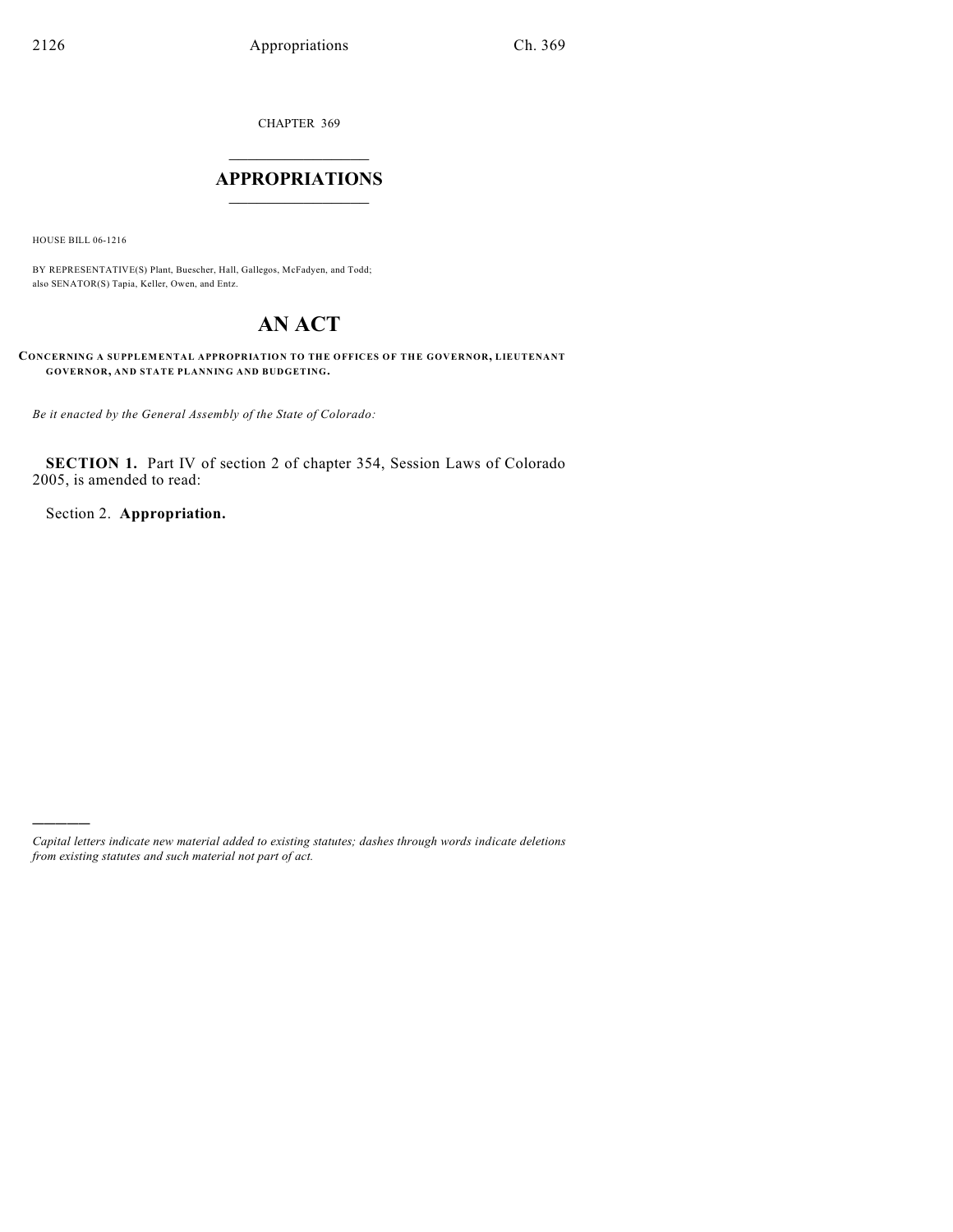|                                                                     |                           |              |                               |                                                | <b>APPROPRIATION FROM</b>                                            |                                              |                                |
|---------------------------------------------------------------------|---------------------------|--------------|-------------------------------|------------------------------------------------|----------------------------------------------------------------------|----------------------------------------------|--------------------------------|
|                                                                     | ITEM &<br><b>SUBTOTAL</b> | <b>TOTAL</b> | <b>GENERAL</b><br><b>FUND</b> | <b>GENERAL</b><br><b>FUND</b><br><b>EXEMPT</b> | <b>CASH</b><br><b>FUNDS</b>                                          | <b>CASH</b><br><b>FUNDS</b><br><b>EXEMPT</b> | <b>FEDERAL</b><br><b>FUNDS</b> |
|                                                                     | \$                        | \$           | \$                            | ъ                                              | \$                                                                   | \$                                           | \$                             |
|                                                                     |                           |              |                               | <b>PART IV</b>                                 | <b>GOVERNOR - LIEUTENANT GOVERNOR - STATE PLANNING AND BUDGETING</b> |                                              |                                |
| (1) OFFICE OF THE GOVERNOR <sup>22</sup>                            |                           |              |                               |                                                |                                                                      |                                              |                                |
| (A) Governor's Office<br>Administration of<br>Governor's Office and |                           |              |                               |                                                |                                                                      |                                              |                                |
| Residence <sup>23</sup>                                             | 2,298,590                 |              | 2,279,131                     |                                                |                                                                      | $19,459(T)^{a}$                              |                                |
|                                                                     |                           |              | $(35.4$ FTE)                  |                                                |                                                                      |                                              |                                |
| Discretionary Fund                                                  | 20,000                    |              | 20,000                        |                                                |                                                                      |                                              |                                |
| Mansion Activity Fund                                               | 95,000                    |              |                               |                                                | 75,000 <sup>b</sup>                                                  | $20,000$ <sup>c</sup>                        |                                |

<sup>a</sup> This amount shall include \$10,444 in indirect cost recoveries collected from the State Highway Fund by the Department of Transportation, pursuant to Section 43-1-113 (8) (a), C.R.S., and \$9,015 shall be from indirect cost recoveries from federal grants received by the Office of the Governor.

 $b$  This amount shall be from rental fees.

This amount shall be from rental fees received from exempt sources. <sup>c</sup>

2,413,590

**(B) Special Purpose**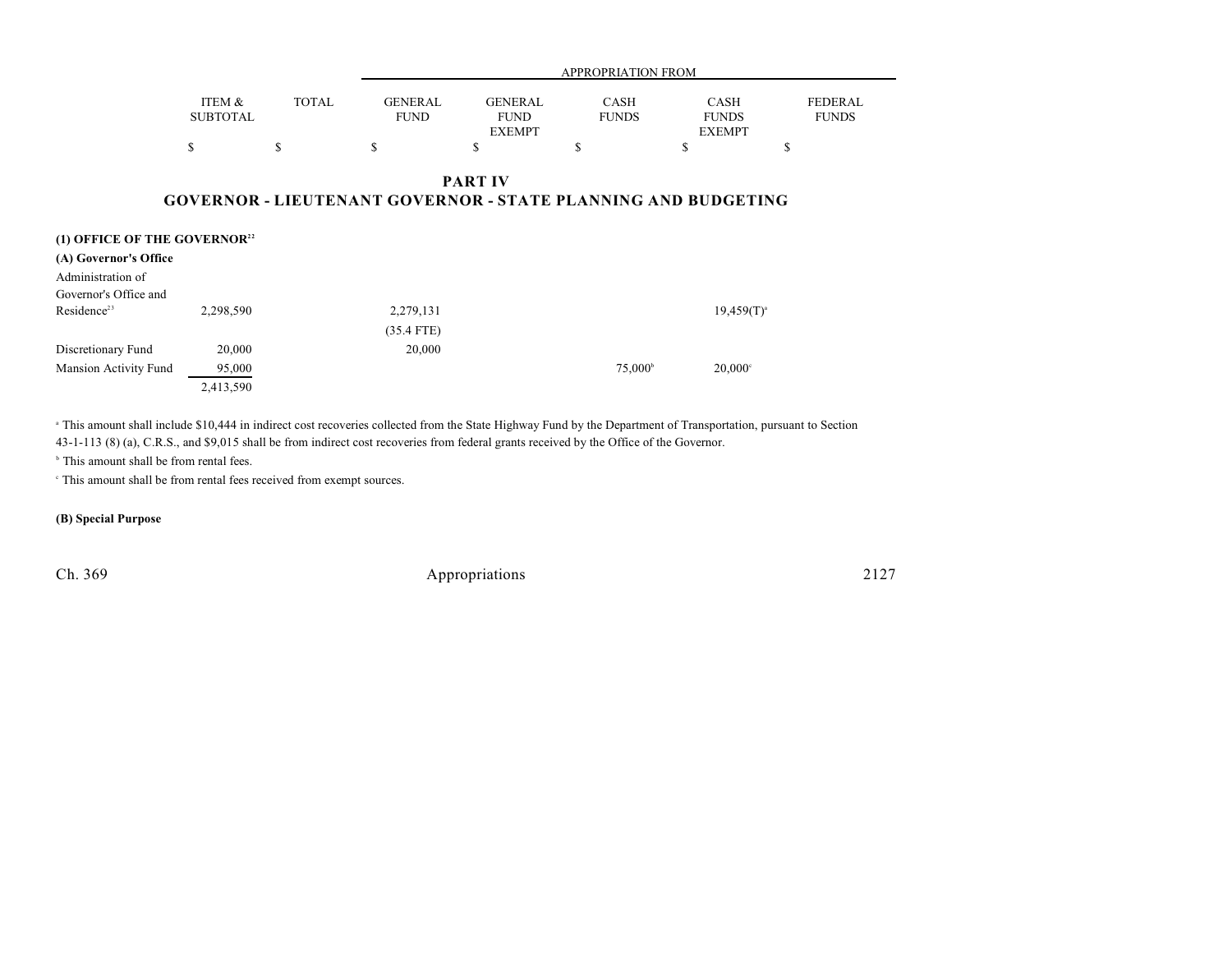|                                          |                           |              | APPROPRIATION FROM            |                                                |                      |                                       |                                |  |
|------------------------------------------|---------------------------|--------------|-------------------------------|------------------------------------------------|----------------------|---------------------------------------|--------------------------------|--|
|                                          | ITEM &<br><b>SUBTOTAL</b> | <b>TOTAL</b> | <b>GENERAL</b><br><b>FUND</b> | <b>GENERAL</b><br><b>FUND</b><br><b>EXEMPT</b> | CASH<br><b>FUNDS</b> | CASH<br><b>FUNDS</b><br><b>EXEMPT</b> | <b>FEDERAL</b><br><b>FUNDS</b> |  |
|                                          | \$                        | $\mathbb{S}$ | \$                            | $\mathbf S$                                    | \$                   | \$                                    | \$                             |  |
| Health, Life, and Dental                 | 280,788                   |              | 225,348                       |                                                |                      | $49,351(T)^{a}$                       | 6,089                          |  |
| Short-term Disability                    | 8,171                     |              | 6,199                         |                                                | 85 <sup>b</sup>      | $1,747(T)^{a}$                        | 140                            |  |
| S.B. 04-257 Amortization<br>Equalization |                           |              |                               |                                                |                      |                                       |                                |  |
| Disbursement                             | 12,177                    |              | 8,581                         |                                                | $22^b$               | $3,200(T)^{a}$                        | 374                            |  |
| Salary Survey and Senior                 |                           |              |                               |                                                |                      |                                       |                                |  |
| <b>Executive Service</b>                 | 186,062                   |              | 143,013                       |                                                |                      | $39,990(T)^{a}$                       | 3,059                          |  |
| Workers' Compensation                    | 3,142                     |              | 3,142                         |                                                |                      |                                       |                                |  |
|                                          | 3,719                     |              | 3,719                         |                                                |                      |                                       |                                |  |
| Legal Services for 818                   |                           |              |                               |                                                |                      |                                       |                                |  |
| 1,360 hours                              | 52,720                    |              | 50,257                        |                                                | $2,463^b$            |                                       |                                |  |
|                                          | 87,677                    |              | 85,214                        |                                                |                      |                                       |                                |  |
| Purchase of Services                     |                           |              |                               |                                                |                      |                                       |                                |  |
| from Computer Center                     | 2,333                     |              | 2,333                         |                                                |                      |                                       |                                |  |
|                                          | 2,216                     |              | 2,216                         |                                                |                      |                                       |                                |  |
| Multiuse Network                         |                           |              |                               |                                                |                      |                                       |                                |  |
| Payments                                 | 51,049                    |              | 51,049                        |                                                |                      |                                       |                                |  |
|                                          | 46,895                    |              | 46,895                        |                                                |                      |                                       |                                |  |
| Payment to Risk<br>Management and        |                           |              |                               |                                                |                      |                                       |                                |  |
| Property Funds                           | 96,211                    |              | 96,211                        |                                                |                      |                                       |                                |  |
|                                          | 25,981                    |              | 25,981                        |                                                |                      |                                       |                                |  |
|                                          |                           |              |                               |                                                |                      |                                       |                                |  |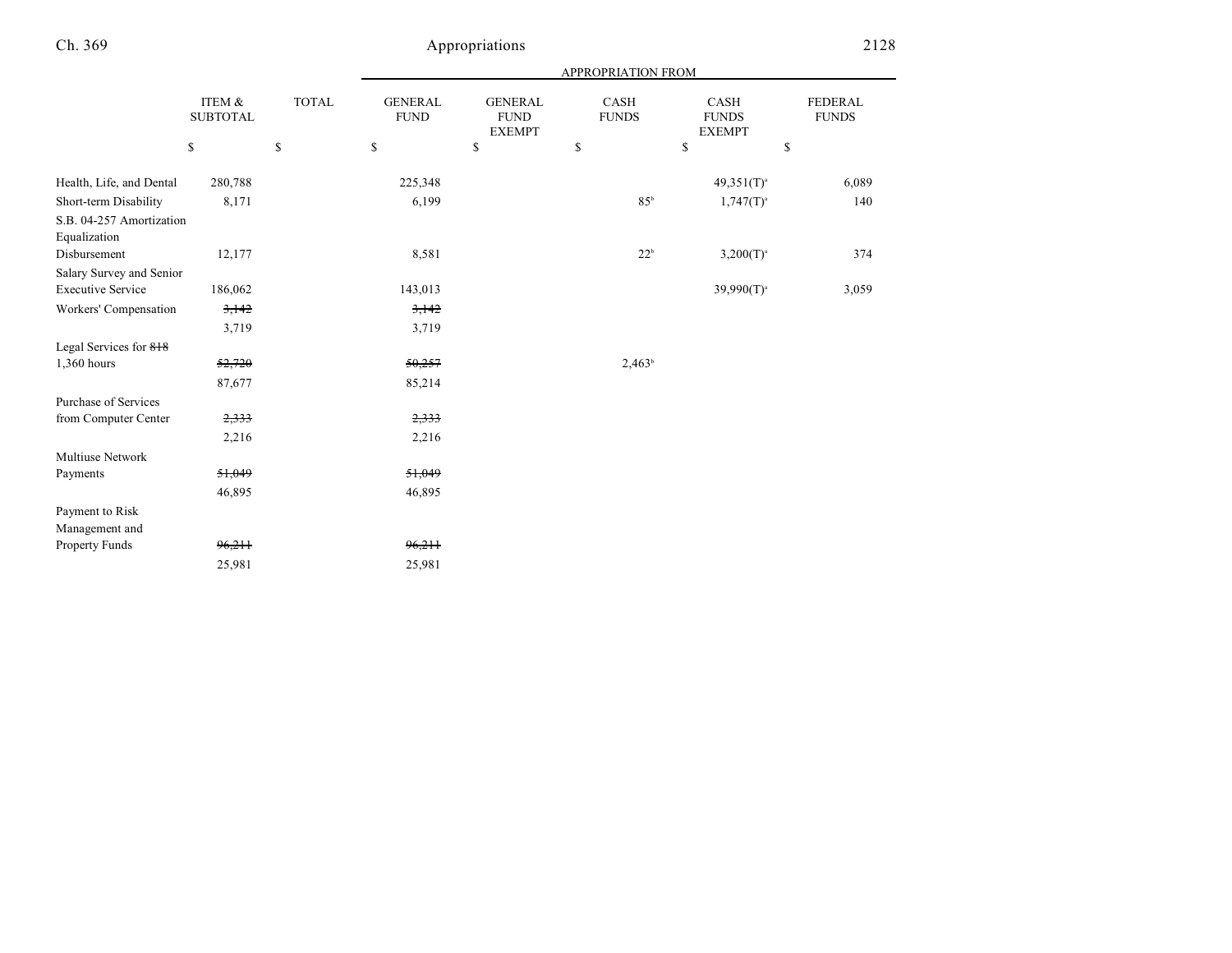| Capitol Complex Leased |         |         |
|------------------------|---------|---------|
| Space                  | 225,895 | 225,895 |
|                        | 223,517 | 223,517 |
|                        | 918,548 |         |
|                        | 877,203 |         |

<sup>a</sup> Of these amounts, \$69,256 shall be for the purpose of indirect cost recoveries collected from the Department of State, \$13,687 shall be for the purpose of indirect cost recoveries from the Department of Labor and Employment, and \$11,345 shall be for the purpose of indirect cost recoveries from the Division of Insurance Cash Fund pursuant to Section 24-48.5-106 (3), C.R.S., for the Certified Capital Companies Program administration.

<sup>b</sup> These amounts shall be from the Division of Insurance Cash Fund pursuant to Section 24-48.5-106 (3), C.R.S., for the Certified Capital Companies Program administration.

|  | (C) Other Programs and Grants <sup>23</sup> |  |  |
|--|---------------------------------------------|--|--|
|--|---------------------------------------------|--|--|

| Program Administration 13,067,114 |            | $13,067,114$ <sup>a</sup> |
|-----------------------------------|------------|---------------------------|
| Legal Services for 230            |            |                           |
| hours                             | 14.824     | 14,824 <sup>b</sup>       |
| <b>Indirect Cost Assessment</b>   | 9,015      | $9.015$ <sup>c</sup>      |
|                                   | 13,090,953 |                           |

<sup>a</sup> This amount includes federal grants estimated to be received by the Governor's Office for the Office of Energy Conservation, the Headstart Program, the Workforce Coordinating Council, and other initiatives, and is included for informational purposes only.

<sup>b</sup> This amount shall be for legal services for the Office of Energy Conservation, and is included for informational purposes only.

This amount shall be for indirect cost recoveries, and is included for informational purposes only. <sup>c</sup>

16,423,091 16,381,746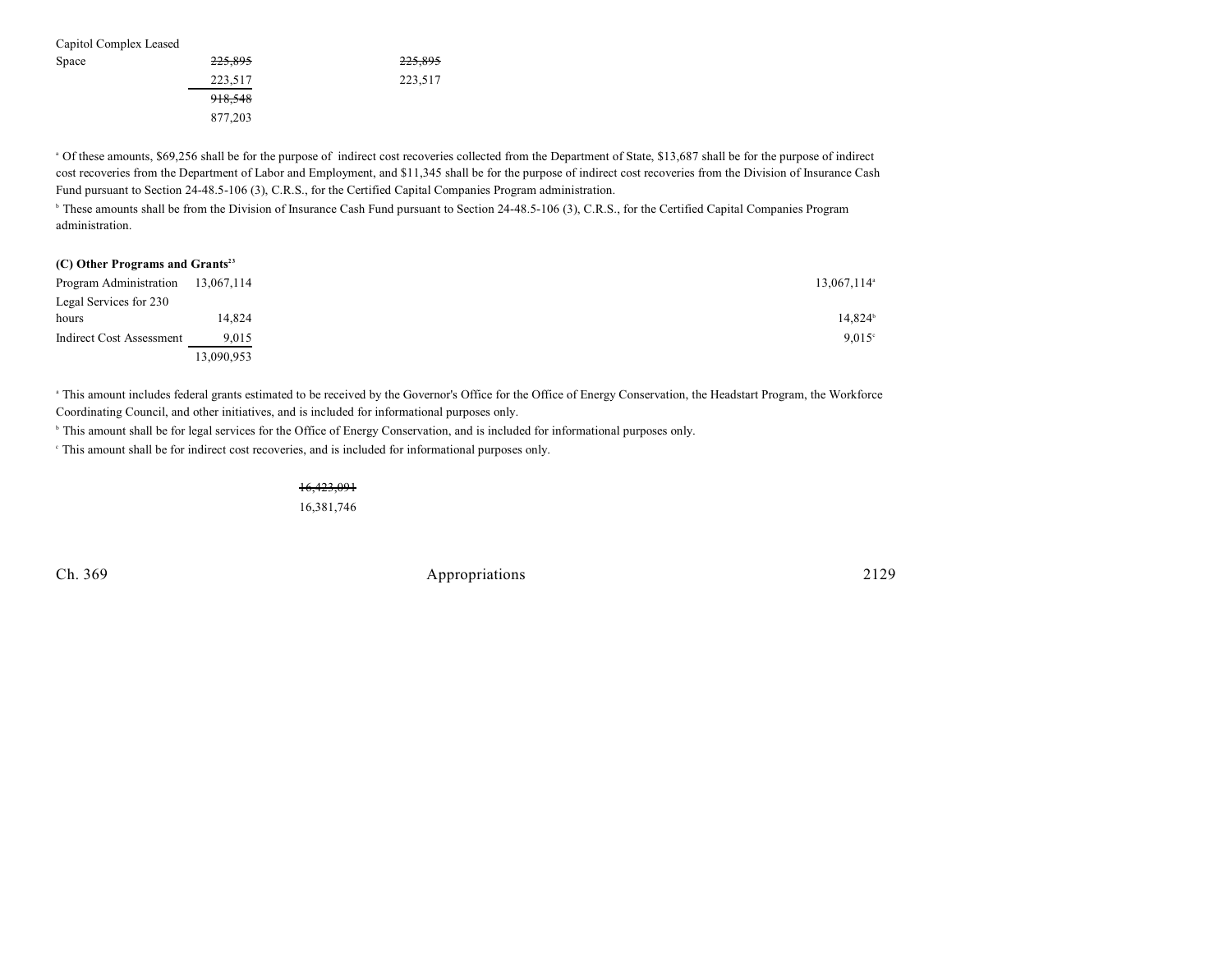| Ch. 369                                                                  | Appropriations            |              |                               |                                                |                             |                                       | 2130                           |  |
|--------------------------------------------------------------------------|---------------------------|--------------|-------------------------------|------------------------------------------------|-----------------------------|---------------------------------------|--------------------------------|--|
|                                                                          |                           |              | APPROPRIATION FROM            |                                                |                             |                                       |                                |  |
|                                                                          | ITEM &<br><b>SUBTOTAL</b> | <b>TOTAL</b> | <b>GENERAL</b><br><b>FUND</b> | <b>GENERAL</b><br><b>FUND</b><br><b>EXEMPT</b> | <b>CASH</b><br><b>FUNDS</b> | CASH<br><b>FUNDS</b><br><b>EXEMPT</b> | <b>FEDERAL</b><br><b>FUNDS</b> |  |
|                                                                          | $\mathbb{S}$              | \$           | $\mathbb{S}$                  | \$                                             | \$                          | \$                                    | \$                             |  |
| (2) OFFICE OF THE LIEUTENANT GOVERNOR                                    |                           |              |                               |                                                |                             |                                       |                                |  |
| Administration                                                           | 195,334                   |              | 195,334                       |                                                |                             |                                       |                                |  |
|                                                                          |                           |              | $(2.7$ FTE)                   |                                                |                             |                                       |                                |  |
| Discretionary Fund                                                       | 5,000                     |              | 5,000                         |                                                |                             |                                       |                                |  |
| Commission of Indian                                                     |                           |              |                               |                                                |                             |                                       |                                |  |
| Affairs                                                                  | 80,656                    |              | 79,156                        |                                                |                             | $1,500^{\circ}$                       |                                |  |
|                                                                          |                           |              | $(2.3$ FTE)                   |                                                |                             |                                       |                                |  |
|                                                                          |                           | 280,990      |                               |                                                |                             |                                       |                                |  |
| <sup>a</sup> This amount shall be from private donations.                |                           |              |                               |                                                |                             |                                       |                                |  |
| (3) OFFICE OF STATE PLANNING AND BUDGETING <sup>22, 24, 25, 26, 27</sup> |                           |              |                               |                                                |                             |                                       |                                |  |
| Personal Services                                                        | 1,255,625                 |              |                               |                                                |                             | $1,255,625(T)^{a}$                    |                                |  |
|                                                                          |                           |              |                               |                                                |                             | $(19.5$ FTE)                          |                                |  |
| Operating Expenses                                                       | 51,724                    |              |                               |                                                |                             | $51,724(T)^{a}$                       |                                |  |
| <b>Economic Forecasting</b>                                              |                           |              |                               |                                                |                             |                                       |                                |  |
| Subscriptions                                                            | 16,362                    |              |                               |                                                |                             | $16,362(T)^{a}$                       |                                |  |
|                                                                          |                           | 1,323,711    |                               |                                                |                             |                                       |                                |  |

<sup>a</sup> Of these amounts, \$1,277,371 shall be from indirect cost recoveries collected from the State Highway Fund by the Department of Transportation, and \$46,340 shall be from indirect cost recoveries from the Department of State.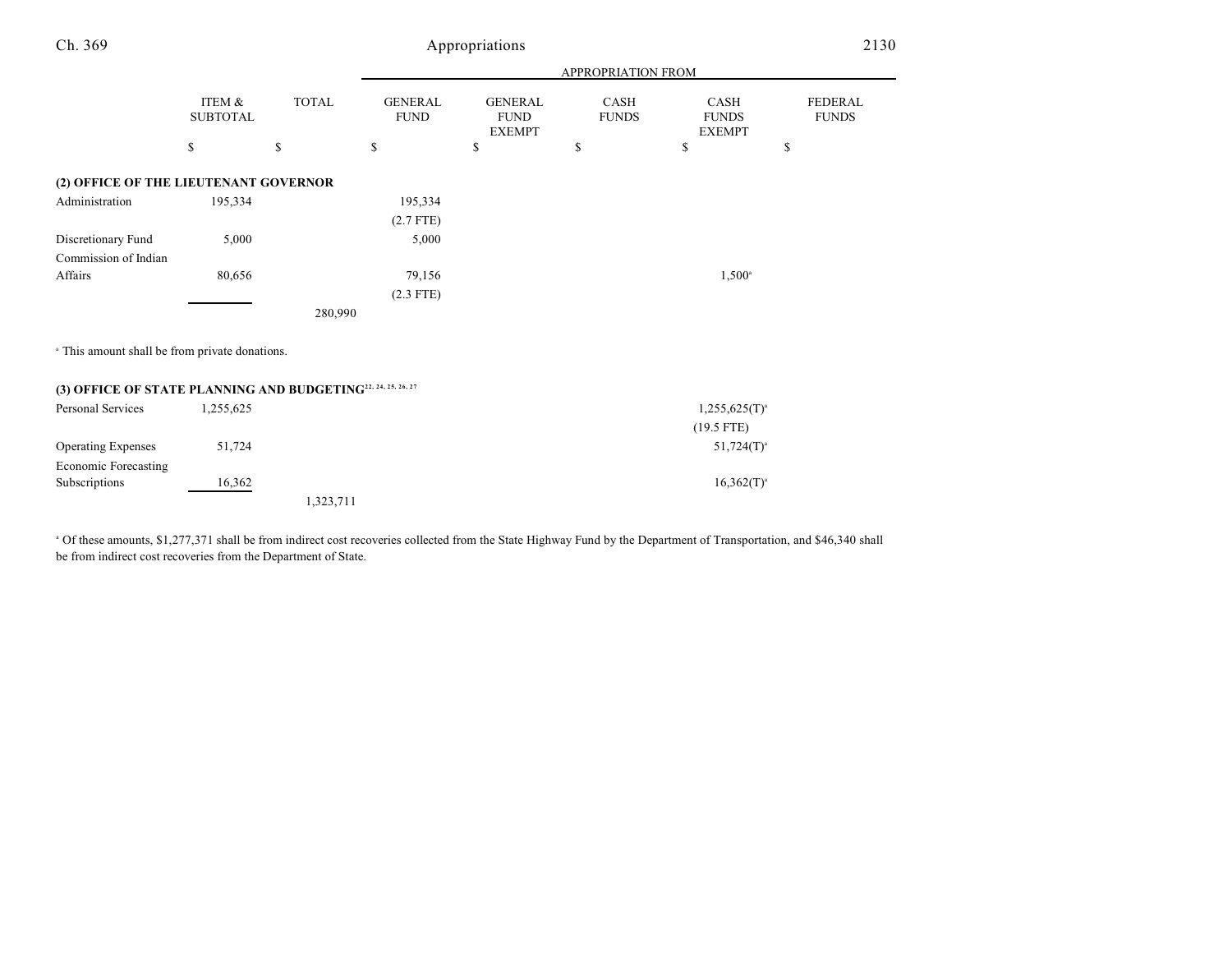| (4) ECONOMIC DEVELOPMENT PROGRAMS |           |             |                     |                     |             |
|-----------------------------------|-----------|-------------|---------------------|---------------------|-------------|
| Administration                    | 395,773   | 380,984     |                     | $14,789(T)^{a}$     |             |
|                                   |           | $(6.0$ FTE) |                     |                     |             |
| Vehicle Lease Payments            | 5,582     | 5,582       |                     |                     |             |
|                                   | 5,929     | 5,929       |                     |                     |             |
| Leased Space                      | 231,540   | 231,540     |                     |                     |             |
| <b>Business Development</b>       | 815,994   | 800,994     | $15,000^{\circ}$    |                     |             |
|                                   |           | $(9.2$ FTE) |                     |                     |             |
| <b>Grand Junction Satellite</b>   |           |             |                     |                     |             |
| Office                            | 61,912    | 61,912      |                     |                     |             |
|                                   |           | $(1.0$ FTE) |                     |                     |             |
| Minority Business Office          | 115,785   | 110,835     | 4,950°              |                     |             |
|                                   |           | $(2.0$ FTE) |                     |                     |             |
| Leading Edge Program              |           |             |                     |                     |             |
| Grants                            | 126,407   | 50,976      |                     | 75,431 <sup>d</sup> |             |
| <b>Small Business</b>             |           |             |                     |                     |             |
| Development Centers               | 1,262,485 | 63,273      |                     |                     | 1,199,212   |
|                                   |           | $(1.0$ FTE) |                     |                     | $(2.5$ FTE) |
| <b>International Trade</b>        |           |             |                     |                     |             |
| Office <sup>28</sup>              | 656,094   | 606,094     | 50,000 <sup>b</sup> |                     |             |
|                                   |           | $(6.0$ FTE) |                     |                     |             |
| Colorado Promotion -              |           |             |                     |                     |             |
| Colorado Welcome                  |           |             |                     |                     |             |
| Centers                           | 489,073   | 393,660     |                     | 95,413 <sup>c</sup> |             |
|                                   |           | $(3.3$ FTE) |                     |                     |             |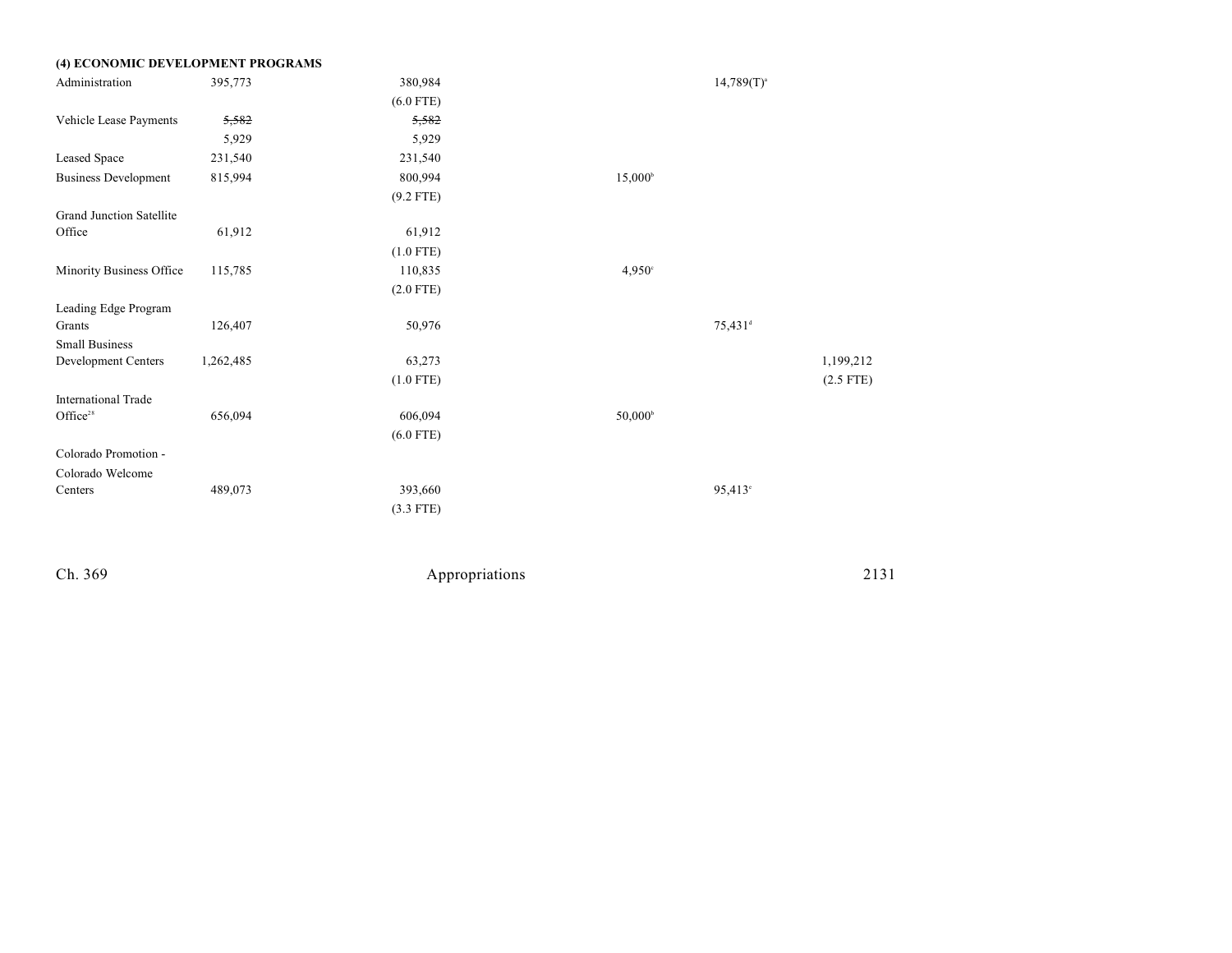| Ch. 369                                                                                                                                                                                              | Appropriations            |              |                               |                                                |                      |                                       | 2132                           |
|------------------------------------------------------------------------------------------------------------------------------------------------------------------------------------------------------|---------------------------|--------------|-------------------------------|------------------------------------------------|----------------------|---------------------------------------|--------------------------------|
|                                                                                                                                                                                                      |                           |              |                               |                                                | APPROPRIATION FROM   |                                       |                                |
|                                                                                                                                                                                                      | ITEM &<br><b>SUBTOTAL</b> | <b>TOTAL</b> | <b>GENERAL</b><br><b>FUND</b> | <b>GENERAL</b><br><b>FUND</b><br><b>EXEMPT</b> | CASH<br><b>FUNDS</b> | CASH<br><b>FUNDS</b><br><b>EXEMPT</b> | <b>FEDERAL</b><br><b>FUNDS</b> |
|                                                                                                                                                                                                      | \$                        | \$           | \$                            | \$                                             | \$                   | \$                                    | \$                             |
| Colorado Promotion -                                                                                                                                                                                 |                           |              |                               |                                                |                      |                                       |                                |
| Other Program Costs <sup>29</sup>                                                                                                                                                                    | 5,418,783                 |              | 5,368,783                     |                                                |                      | $50,000$ <sup>f</sup>                 |                                |
|                                                                                                                                                                                                      | 7,468,783                 |              | 5, 118, 783                   |                                                | 2,300,000            |                                       |                                |
|                                                                                                                                                                                                      |                           |              | $(3.0$ FTE)                   |                                                |                      |                                       |                                |
| (Governor lined through the general fund appropriation to the Other Program Costs portion of the Colorado Promotion Program. See the editor's note and the<br>Governor's letter following this act.) |                           |              |                               |                                                |                      |                                       |                                |
| Economic Development<br>Commission - General<br>Economic Incentives and                                                                                                                              |                           |              |                               |                                                |                      |                                       |                                |
| Marketing <sup>30</sup>                                                                                                                                                                              | 959,795                   |              | 959,795                       |                                                |                      |                                       |                                |
|                                                                                                                                                                                                      |                           |              | $(2.0$ FTE)                   |                                                |                      |                                       |                                |
| Colorado First<br>Customized Job                                                                                                                                                                     |                           |              |                               |                                                |                      |                                       |                                |
| Training $31$                                                                                                                                                                                        | 2,725,022                 |              | 2,725,022                     |                                                |                      |                                       |                                |
| <b>CAPCO</b> Administration                                                                                                                                                                          | 74,315                    |              |                               |                                                |                      | 74,315 <sup>s</sup>                   |                                |
|                                                                                                                                                                                                      |                           |              |                               |                                                |                      | $(1.0$ FTE)                           |                                |
| <b>Indirect Cost Assessment</b>                                                                                                                                                                      | 66                        |              |                               |                                                | 66 <sup>h</sup>      |                                       |                                |
|                                                                                                                                                                                                      |                           | 13,338,626   |                               |                                                |                      |                                       |                                |
|                                                                                                                                                                                                      |                           | 15,388,973   |                               |                                                |                      |                                       |                                |

<sup>a</sup> This amount shall be from indirect cost recoveries collected from federal revenues received by the Office of Economic Development.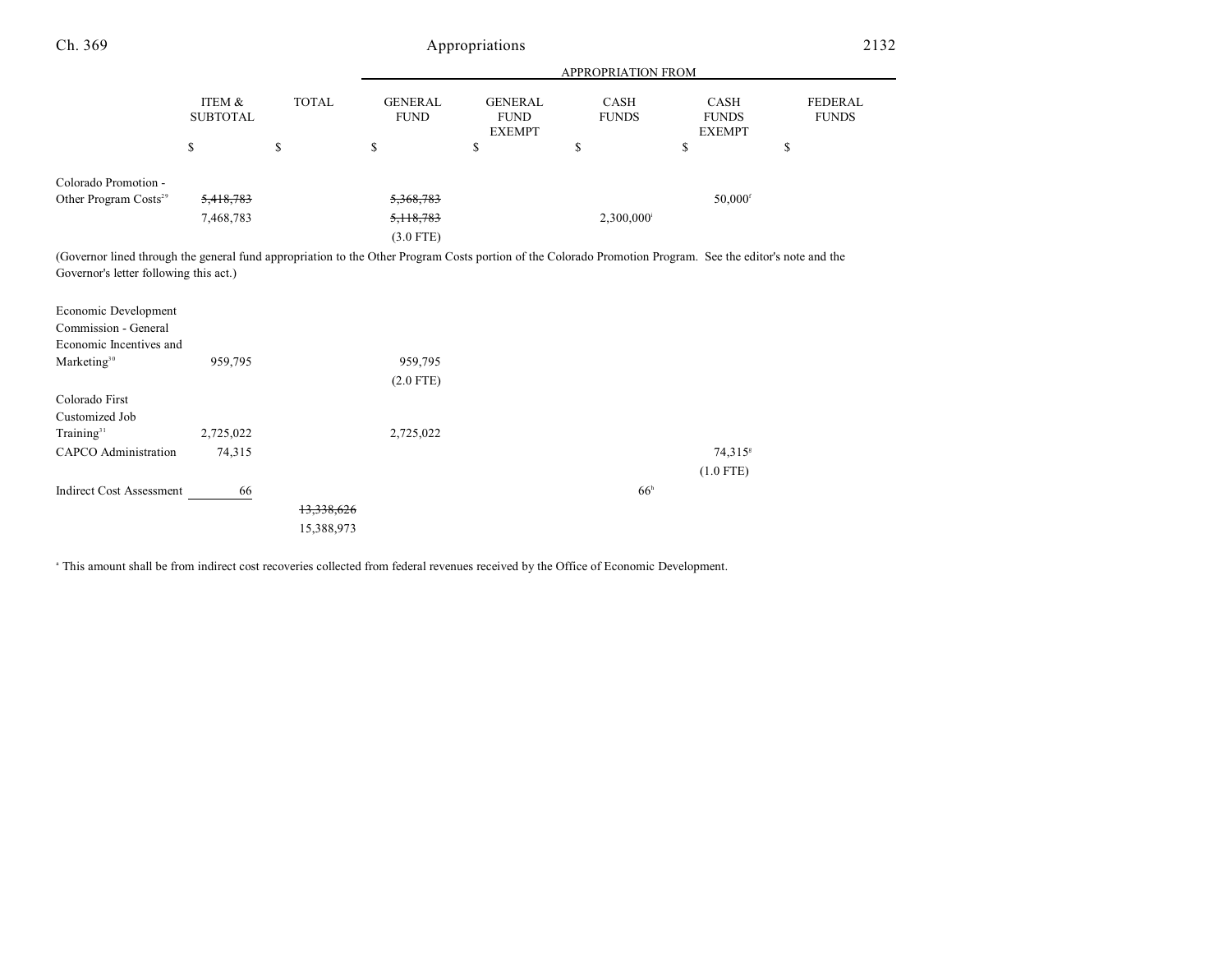$\,^{\circ}$  These amounts shall be from various fees collected.

This amount shall be from the Minority Business Fund created in Section 24-49.5-104, C.R.S. <sup>c</sup>

 $d$  This amount shall be from grants and donations.

This amount shall be from reserves in the Colorado Travel and Tourism Promotion Fund created in Section 24-49.7-106, C.R.S. <sup>e</sup>

<sup>f</sup> This amount shall be from grants, donations and reserves in the Colorado Travel and Tourism Promotion Fund created in Section 24-49.7-106, C.R.S.

<sup>8</sup> This amount shall be from the Division of Insurance Cash Fund pursuant to Section 24-48.5-106 (3), C.R.S., for the Certified Capital Companies Program Administration.

<sup>h</sup> This amount shall be from various cash fund sources collected by the Office of Economic Development.

<sup>i</sup> This amount shall be from the Colorado Travel and Tourism Promotion Fund created in Section 24-49.7-106, C.R.S.

### **(5) OFFICE OF INNOVATION AND TECHNOLOGY<sup>27</sup>**

| Personal Services         | 765,367 |         | 765,367      |
|---------------------------|---------|---------|--------------|
|                           |         |         | $(10.0$ FTE) |
| <b>Operating Expenses</b> | 148,768 |         | 148,768      |
| Legal Services for 26     |         |         |              |
| hours                     | 1,675   |         | 1,675        |
|                           |         | 915,810 |              |

#### **(6) OFFICE OF COLORADO BENEFITS MANAGEMENT SYSTEM**

| PROGRAM COSTS | 2,191,431 | $2,191,431(T)^{a}$ |
|---------------|-----------|--------------------|
|               |           | $(21.5$ FTE)       |

<sup>a</sup> This amount shall be from the Department of Human Services.

**TOTALS PART IV**

| Ch. 369 | Appropriations | 2133 |
|---------|----------------|------|
|         |                |      |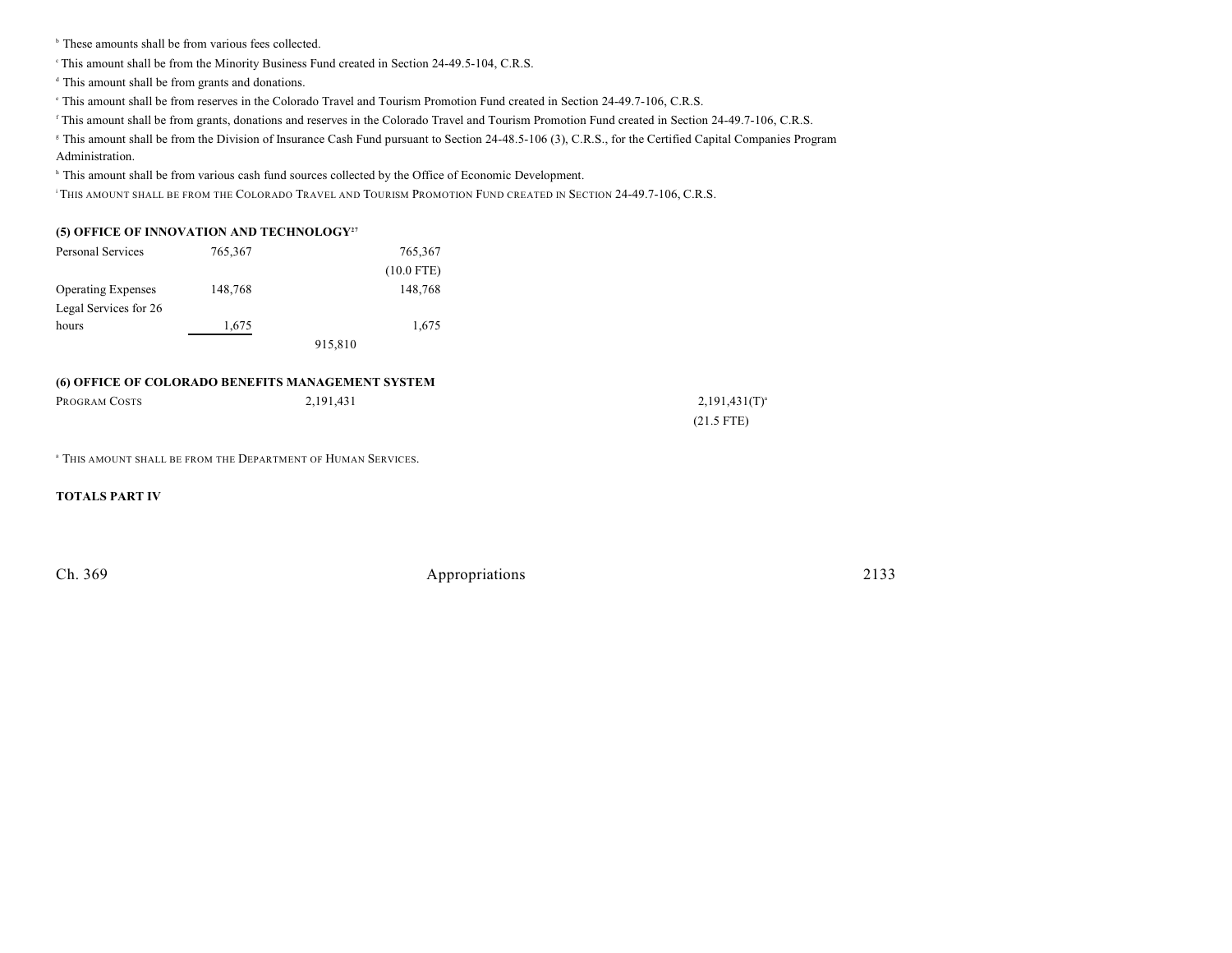| Ch. 369                                                                          | Appropriations            |              |                               |                                                |                             | 2134                                         |                                |
|----------------------------------------------------------------------------------|---------------------------|--------------|-------------------------------|------------------------------------------------|-----------------------------|----------------------------------------------|--------------------------------|
|                                                                                  | <b>APPROPRIATION FROM</b> |              |                               |                                                |                             |                                              |                                |
|                                                                                  | ITEM &<br><b>SUBTOTAL</b> | <b>TOTAL</b> | <b>GENERAL</b><br><b>FUND</b> | <b>GENERAL</b><br><b>FUND</b><br><b>EXEMPT</b> | <b>CASH</b><br><b>FUNDS</b> | <b>CASH</b><br><b>FUNDS</b><br><b>EXEMPT</b> | <b>FEDERAL</b><br><b>FUNDS</b> |
|                                                                                  | \$                        | \$           | \$                            | \$                                             | \$                          | Ф                                            | ¢<br>Ф                         |
| (GOVERNOR-<br><b>LIEUTENANT</b><br><b>GOVERNOR- STATE</b><br><b>PLANNING AND</b> |                           |              |                               |                                                |                             |                                              |                                |
| <b>BUDGETING</b> <sup>4, 5</sup>                                                 |                           | \$32,282,228 | \$16,065,909                  |                                                | \$147,586                   | \$1,768,906*                                 | \$14,299,827                   |
|                                                                                  |                           | \$36,482,661 | \$15,774,911                  |                                                | \$2,447,586                 | \$3,960,337 <sup>a</sup>                     |                                |

 $^{\circ}$  Of this amount,  $$1,452,247$  \$3,643,678 contains a (T) notation.

**FOOTNOTES** -- The following statements are referenced to the numbered footnotes throughout section 2.

4 (Governor lined through this provision. See L. 2005, p. 2286.)

- 5 All Departments, Totals -- The General Assembly requests that copies of all reports requested in other footnotes contained in this act be delivered to the Joint Budget Committee and the majority and minority leadership in each house of the General Assembly. Each principal department of the state is requested to produce its rules in an electronic format that is suitable for public access through electronic means. Such rules in such format should be submitted to the Office of Legislative Legal Services for publishing on the Internet. It is the intent of the General Assembly that this be done within existing resources.
- 22 (Governor lined through this provision. See L. 2005, p. 2294.)

23 (Governor lined through this provision. See L. 2005, p. 2294.)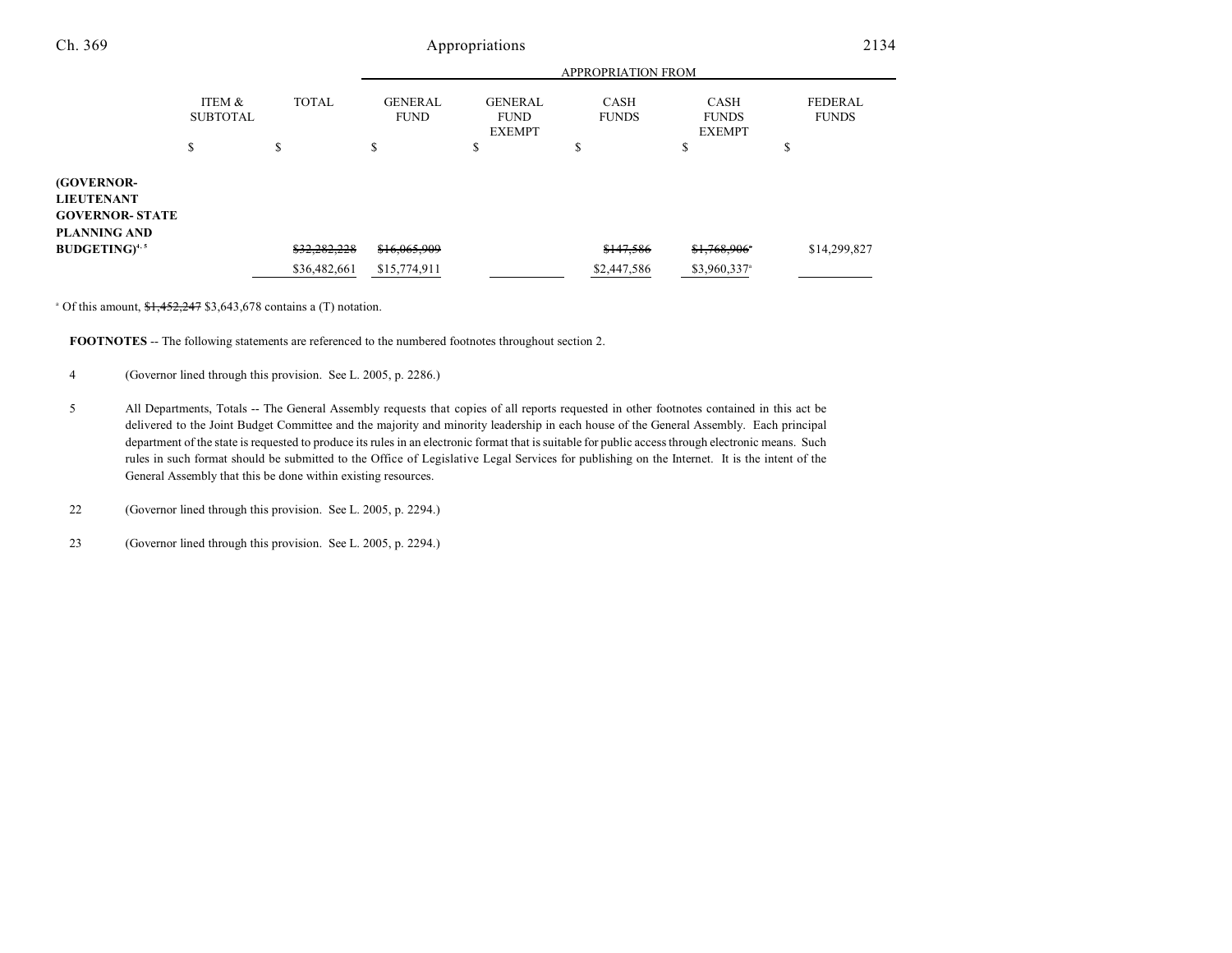24 (Governor lined through this provision. See L. 2005, p. 2295.)

25 Governor - Lieutenant Governor - State Planning and Budgeting, Office of State Planning and Budgeting -- The Office of State Planning and Budgeting is requested to submit a final report to the Joint Budget Committee, by October 1, 2005, concerning the fiscal impact of the Office's contract to maximize federal revenues on a contingency basis. The report should include: (a) The total amount of net federal revenue generated for each initiative, by fiscal year; (b) The total amount of net federal revenue anticipated to be received annually in future fiscal years; (c) The total net reduction in General Fund expenditures for each initiative, by fiscal year; (d) The total net reduction in annual General Fund expenditures anticipated in future fiscal years; and (e) The total amount of contingency fees paid for each initiative.

26 (Governor lined through this provision. See L. 2005, p. 2296.)

27 (Governor lined through this provision. See L. 2005, p. 2296.)

- 28 (Governor lined through this provision. See L. 2005, p. 2296.)
- 29 (Governor lined through this provision. See L. 2005, p. 2297.)
- 30 (Governor lined through this provision. See L. 2005, p. 2297.)
- 31 (Governor lined through this provision. See L. 2005, p. 2298.)

**SECTION 2. Safety clause.** The general assembly hereby finds, determines, and declares that this act is necessary for the immediate preservation of the public peace, health, and safety.

Approved in part and vetoed in part: March 9, 2006

**Editor's note:** The following is a reprinting of the Governor's message filed with House Bill 06-1216 when he approved the bill in part and vetoed it in part on March 9, 2006.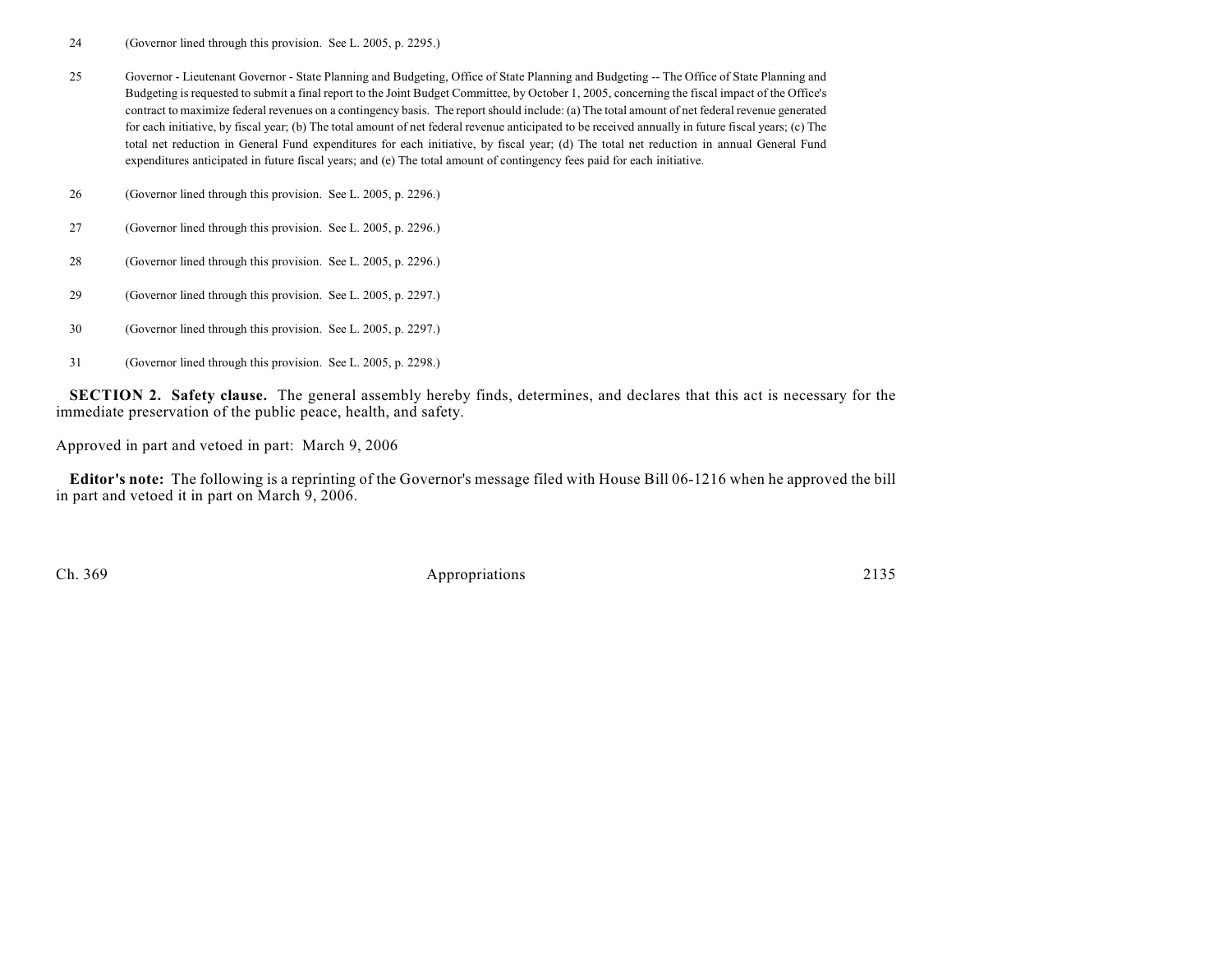March 9, 2006

The Honorable Colorado House of Representatives Sixty-Fifth General Assembly Second Regular Session State Capitol Building Denver, CO 80203

Ladies and Gentlemen:

I am filing with the Secretary of State the following act:

HOUSE BILL 06-1216, CONCERNING A SUPPLEMENTAL APPROPRIATION TO THE OFFICES OF THE GOVERNOR, LIEUTENANT GOVERNOR, AND STATE PLANNING AND BUDGETING.

Approved in part and disapproved in part on March 9, 2006, at 2:54 p.m.

It is my constitutional obligation to review legislation and appropriations bills and exercise the line item veto when necessary. While I have approved House Bill 06-1216 as a whole, I have vetoed an unanticipated reduction to the Colorado Promotion Program of \$250,000. This veto preserves the amount appropriated to the Colorado Promotion Program in the 2005 general appropriations bill. Pursuant to the Colorado Constitution, I have filed copies of the vetoed items from this bill, with my objections, with the Secretary of State.

The following text explains my veto action to H.B. 06-1216:

## **1. Section 2, Part IV, GOVERNOR - LIEUTENANT GOVERNOR - STATE PLANNING AND BUDGETING, (4) ECONOMIC DEVELOPMENT PROGRAMS, page 5:**

| ITEM &                            |           | <b>GENERAL</b> | <b>GENERAL</b> | CASH                     | CASH                  | FEDERAL      |
|-----------------------------------|-----------|----------------|----------------|--------------------------|-----------------------|--------------|
| SUBTOTAL                          |           | <b>FUND</b>    | <b>FUND</b>    | <b>FUNDS</b>             | <b>FUNDS</b>          | <b>FUNDS</b> |
|                                   |           |                | <b>EXEMPT</b>  |                          | <b>EXEMPT</b>         |              |
|                                   |           |                |                |                          |                       |              |
|                                   |           |                |                |                          |                       |              |
| Colorado Promotion –              | 5,418,783 | 5,368,783      |                |                          | $50,000$ <sup>f</sup> |              |
| Other Program Costs <sup>29</sup> |           |                |                |                          |                       |              |
|                                   | 7,468,783 | 5,118,783      |                | $2,300,000$ <sup>i</sup> |                       |              |
|                                   |           | $(3.0$ FTE)    |                |                          |                       |              |

The General Fund in this program was decreased by \$250,000 associated with an offsetting increase in H.B. 06-1218, to provide additional funding for the Toltec Railroad project. While I agree the Toltec Railroad requires additional General Fund assistance—and have not vetoed the increase in H.B. 06-1218 to support this initiative—reducing the Colorado Promotion Program unexpectedly over eight months into the current fiscal year is an action with which I cannot concur. To be